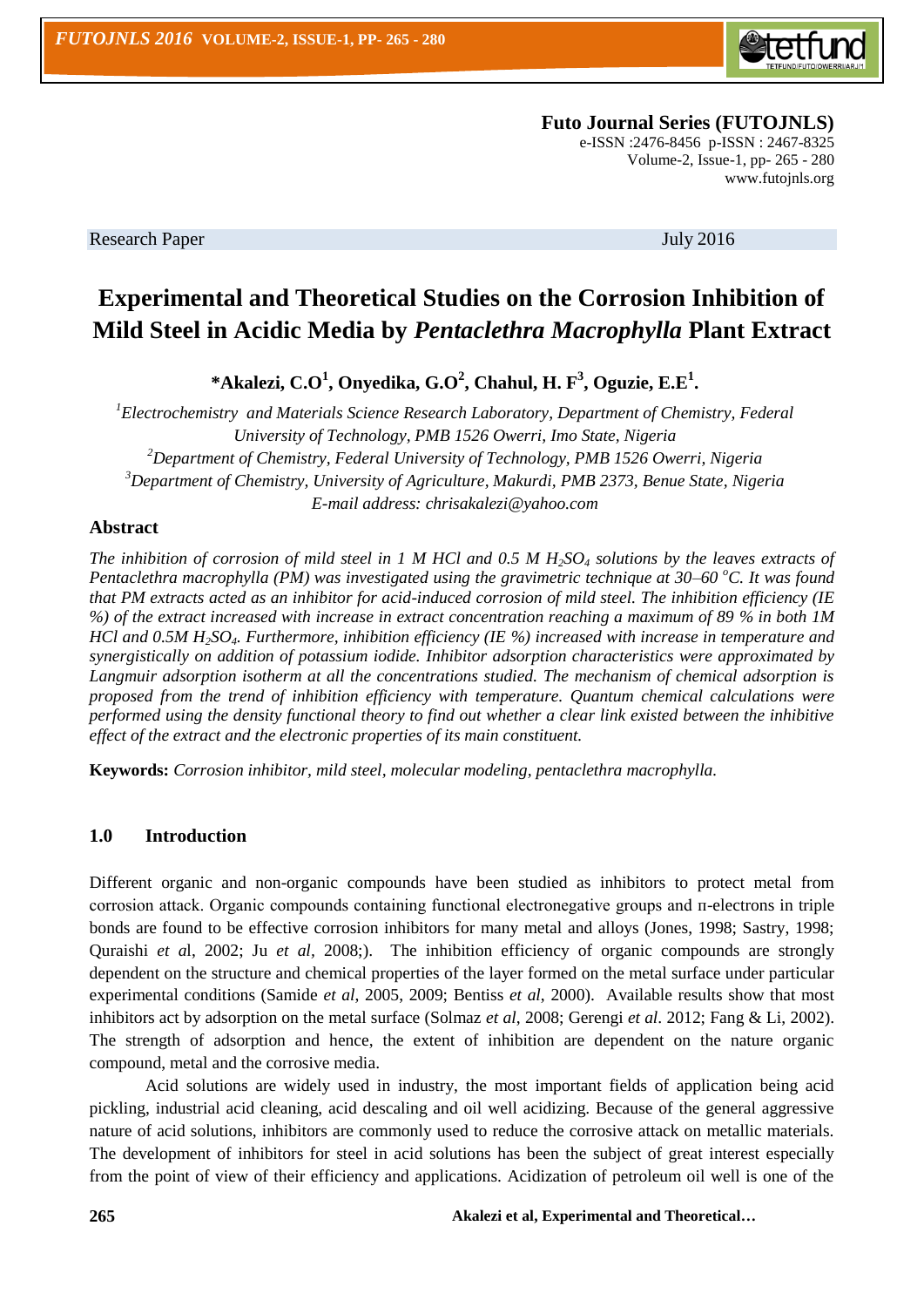important stimulation techniques for enhancing oil production. It is brought about by using a solution of 15– 28% hydrochloric acid. To reduce the aggressive attacks of acid on tubing and casing materials, inhibitors are incorporated to acid solution during acidizing process (Abd El–Maksoud, 2008).

The study of corrosion processes and their inhibition by natural products especially of plant origin is a very active field of research (Martinez *et al*, 2003; Foad, 1999; Hussin *et al*, 2011; Gualdrón *et al*, 2013; Gupta *et al*, 2009, Gunasekaran *et al*, 2004; Bothi *et al*, 2008). The environmental requirements currently imposed on the development of cleaner chemical inhibitors represent a strong motivation for the study of inhibition by plant extracts.

Like the other organic inhibitors that act through adsorption to the metal surface the rationalization of tannin inhibitory action demands knowledge not only for the various electrochemical, kinetic and thermodynamic parameters of the corrosion system but also, the knowledge of the inhibitor molecular properties. Some quantum chemical studies have successfully linked the corrosion inhibition efficiency with molecular properties for different kinds of organic compounds (Roque *et al*, 2008; Bartley *et al*, 2003; Xia *et al*, 2008; Khaled, 2008; Cruz *et al*, 2005; Rodriguez-Valdez *et al*, 2005a).

*Pentaclethra macrophylla* (African oilbean) belongs to the family, leguminosae and generally found in the forest zones of West and Central Africa. All the parts of the plant are used for various animal and human medicines (Akah *et al*, 1999; Ugbogu & Akukwe, 2009). Extracts of the leaf, stem bark, seeds and fruit pulp have anti-inflammatory and anthelmintic activity, and are used to treat gonorrhea and convulsion. The root bark is used as a laxative, and an enema against dysentery, and as a liniment against itch. Phytochemical analysis of the ethanolic extract of stem bark showed the presence of tannins alkaloids, glycosides, cyanogenic-glycosides, phenols and saponins (Idonije *et al,* 2011)*.* The bark is a potential source of tannins for fur tanning. The seeds and leaves contain the growth-retardant alkaloid paucine (Fig. 1) as the major constituent (Allen & Allen, 1981; Flores, 1994)*.* However, no parts of *Pentaclethra macrophylla* have been studied for the purpose of corrosion inhibition.

The aims of this paper are to investigate the inhibition efficiency of PM leaf extract using gravimetric technique and the synergistic effect of iodide ions addition; to explain the ability the major active constituent to act as corrosion inhibitor using density functional theory (DFT) calculations. The molecular structure and the electronic parameters that can be obtained through such calculations such as the highest occupied molecular orbital (HOMO) energy, the LUMO lowest unoccupied molecular orbital (LUMO) energy, and the energy gap ( $\Delta E = E_{LUMO} - E_{HOMO}$ ), are involved in the reactivity of the molecule (Rodriguez-Valdez *et al*, 2006; Cruz *et al*, 2005; Rodriguez-Valdez *et al,* 2005).



Figure 1. Chemical Structure of Paucine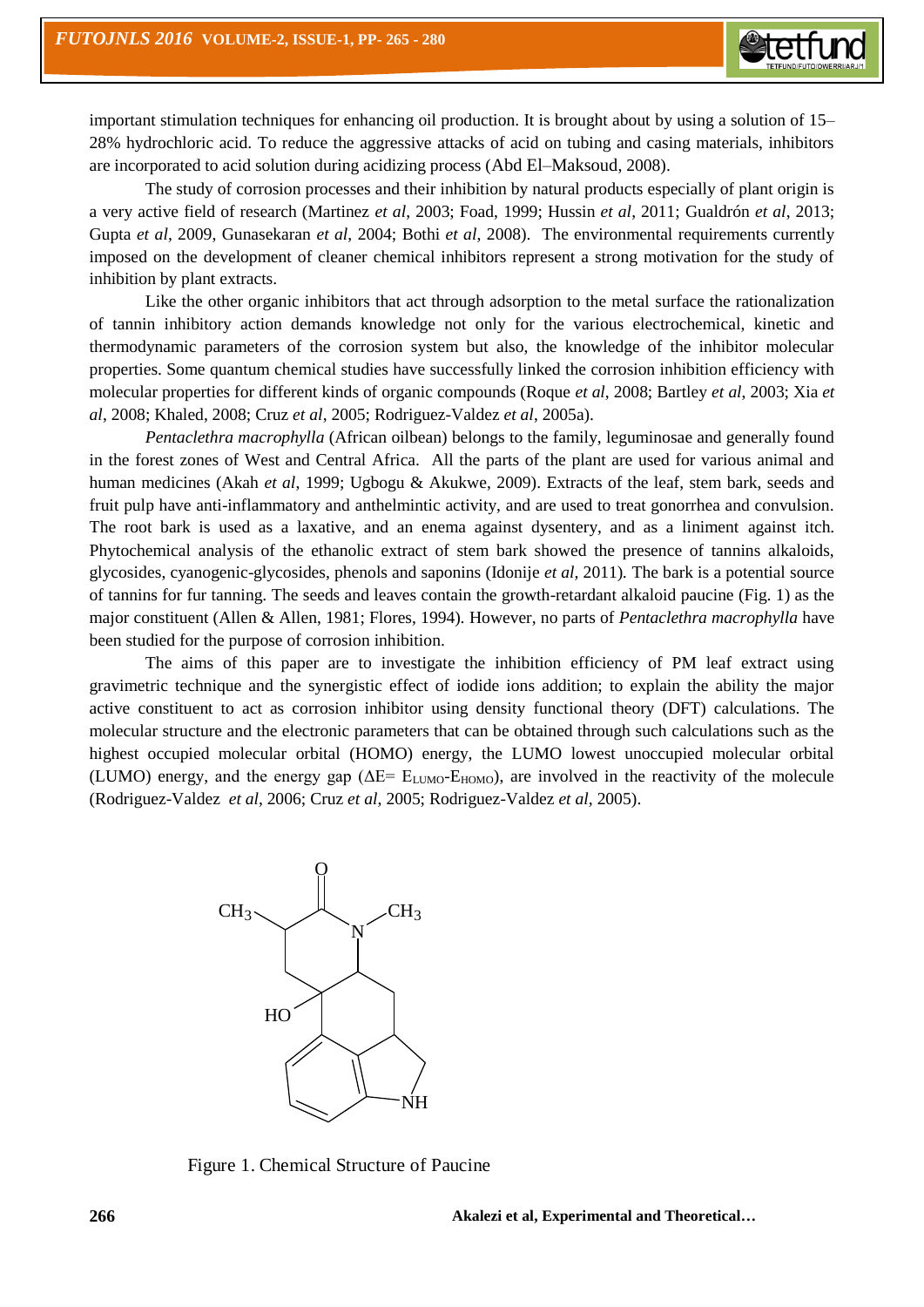

## **2.0 Materials and methods**

## 2.1. Preparation of electrolyte

All reagents were BDH grade, and used as source without further purification. Distilled water was used for all solution preparations. 1.0 M HCl and  $0.5M H<sub>2</sub>SO<sub>4</sub>$  solution were employed as blank solutions.

## 2.2. Preparation of plant Extract

PM leaves were collected from one of the trees adorning the main gate to Federal University of Technology, Owerri (FUTO), and identified at the Department of Crop Science Technology. The air dried plant material was ground and stored in airtight container prior to use. Stock solutions of the PM extract were prepared by refluxing 25g of the dried and ground PM leaves in 1 dm<sup>3</sup> of 1M HCl and 0.5M  $H_2SO_4$  solutions respectively for 3 h. The resulting solution was filtered and the residue obtained was dried to constant weight and used to determine the amount of plant material extracted in the acid solution. The concentration range of inhibitor (PM extract) for this study varied from 2 to 500 mg/L. For experiments that involved halide additive, 5.0 mM KI were prepared in the blank solution and in the solutions containing 25 and 50 mg/L of PM extract respectively.

#### 2.3. Weight loss experiment

Weight loss measurements were carried out using mild steel specimen containing 0.05 % C, 0.30 % Si, 0.50 % Mn, 0.36 % P, 0.004 % S and the remaining, Fe. The dimensions of the rectangular specimen were 3 x 3 x 0.15 cm. The surface preparation of the specimens was accomplished by using different grades of emery paper and subsequent cleaning with distilled water and acetone. Weight loss measurements were conducted under total immersion using 300 ml glass bottles containing 200 ml test solution without and with different concentrations of the extract at 30  $^{\circ}$ C. The mild steel coupons were retrieved after 6 h, rinsed severally with distilled water, cleaned and dried in acetone and reweighed. The tests were repeated at 40, 50 and 60  $^{\circ}$ C for 3 h immersion time. The experiments were carried out in triplicates to ensure reproducibility and the average value of the weight loss was noted. The inhibition efficiency (IE %), and surface coverage  $(\theta)$ were determined using the following equations:

$$
(\theta) = \frac{w_o - w_i}{w_o} \tag{1}
$$

$$
I.E(%) = \frac{w_o - w_i}{w_o} x 100
$$
 (2)

where *w*i and  $w_0$  are the weight loss values in the presence and absence of inhibitor, respectively.

The corrosion rate  $(C_R)$  of mild steel was calculated using the relation:

$$
C_R (mdd) = \frac{\Delta w}{st} \tag{3}
$$

where,  $\Delta w$  is the average weight loss of the coupons (mg), s is the total area of the mild steel coupon (dm<sup>2</sup>) and *t* is the immersion time (days).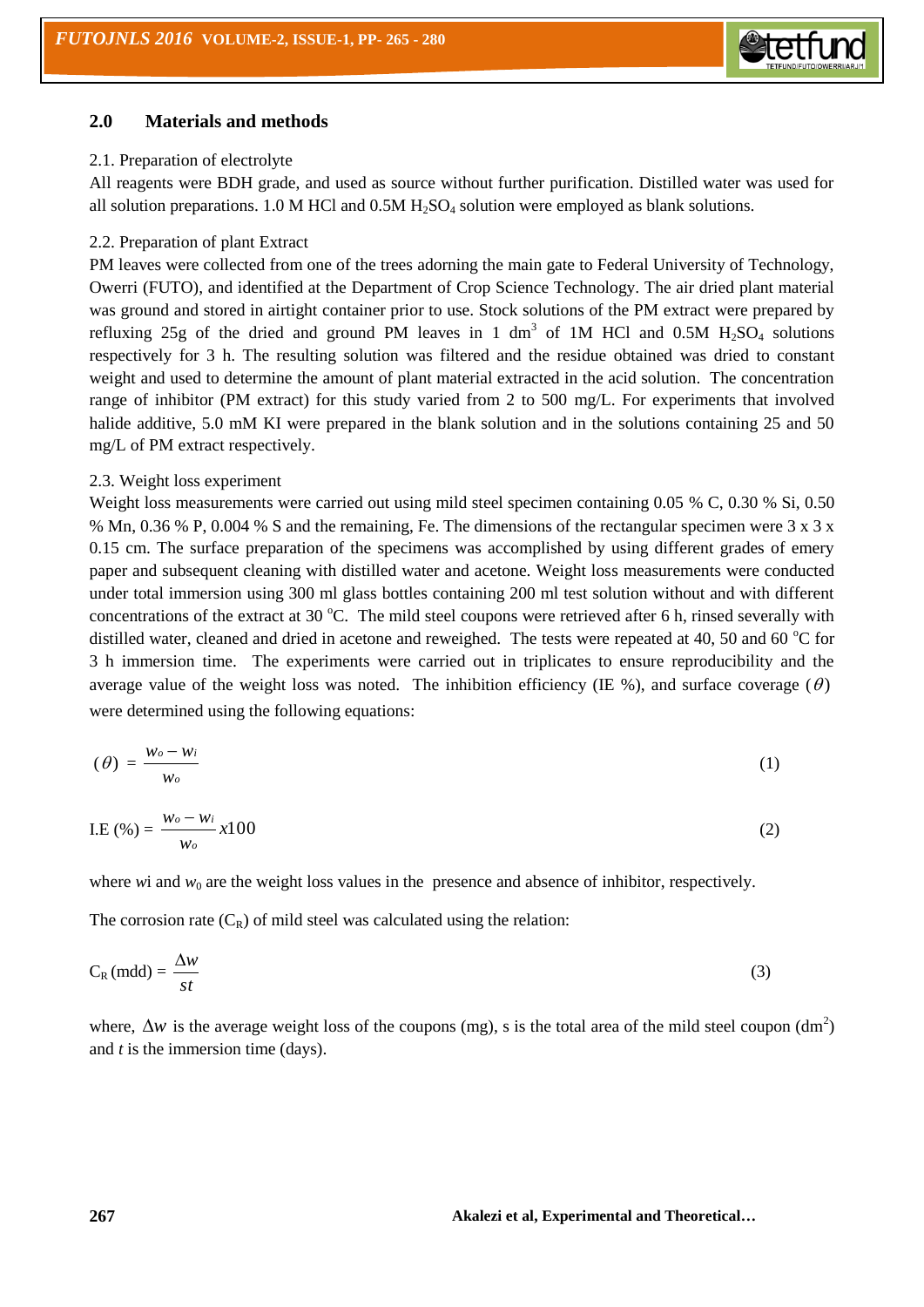

#### **3.0 Results and Discussion**

#### 3.1. Weight loss studies

### 3.1.1. Effect of concentration

The values of weight loss (WL) and corrosion rate (*C*R) obtained from gravimetric experiment at different concentrations of PM extract in 1 M HCl and 0.5 M  $H<sub>2</sub>SO<sub>4</sub>$  at 30°C for 6 h immersion period are summarized in Table 1.The data in Table 1 show higher corrosion rate of the mild steel in  $0.5M H_2SO_4$ solution compared to 1M HCl solution, even though both solutions have identical anion concentration.

Table 1: Average weight loss (AWL) and corrosion rate (CR) for mild steel in aqueous solutions of 1 M HCl and 0.5M  $H_2SO_4$  in the absence and presence of different concentrations of PM extract at 30<sup>o</sup>C.

| Conc. $(mg/L)$ |        | 1 M HCl            |        | $0.5 M H_2O_4$ |  |
|----------------|--------|--------------------|--------|----------------|--|
|                | AWL(g) | $CR \text{ (mdd)}$ | AWL(g) | CR(mdd)        |  |
| <b>Blank</b>   | 0.0100 | 418.400            | 0.1129 | 4726.40        |  |
| $\overline{2}$ | 0.0190 | 377.110            | 0.0480 | 2009.60        |  |
| 5              | 0.0160 | 344.120            | 0.0263 | 1100.80        |  |
| 10             | 0.0940 | 321.110            | 0.0187 | 783.20         |  |
| 25             | 0.0076 | 318.200            | 0.0182 | 761.60         |  |
| 50             | 0.0058 | 243.200            | 0.0180 | 753.60         |  |
| 75             | 0.0040 | 167.200            | 0.0174 | 728.80         |  |
| 100            | 0.0040 | 167.200            | 0.0174 | 728.80         |  |
| 150            | 0.0026 | 108.800            | 0.0134 | 560.80         |  |
| 200            | 0.0021 | 88.000             | 0.0130 | 548.80         |  |
| 300            | 0.0011 | 46.400             | 0.0128 | 549.00         |  |
| 400            | 0.0012 | 50.250             | 0.0133 | 555.40         |  |
| 500            | 0.0014 | 58.620             | 0.0142 | 594.63         |  |

This observation can be attributed to the role of the acid anion in the corrosion process. The anodic dissolution of iron in acidic solutions has been reported to proceed according to the mechanism (Bala, 2004):

| $Fe + OH + e \rightarrow Fe(OH)_{ads}$                     | (4)  |
|------------------------------------------------------------|------|
| $Fe(OH)_{ads} + e \rightarrow Fe(OH)^+$                    | (5a) |
| $Fe(FeOH)_{ads} + OH + 2e \rightarrow FeOH^+ Fe(OH)_{ads}$ | (5b) |
| $FeOH^+ + H^+$ $\rightarrow Fe^{2+} + H_2O$                | (6)  |

In addition to the catalytic activity of OH ions, other anions such as Cl, I,  $SO4^{2-}$  and  $S^{2-}$  may also participate in forming reaction intermediates on the corroding metal surface which either inhibit or promote corrosion. Halide ions are particularly known to have the tendency to replace OH-ions adsorbed on the metal surface thereby reducing their catalytic activity hence, the corrosion rate decreases. Such an effect is not so pronounced with SO4<sup>2-</sup> ions (Bala, 2004; Oguzie *et al*, 2008). <sup>\*</sup>

Fig. 2 compares the trend of inhibition efficiency of PM extract in the two corrodents being studied and it showed a more gradual rise in IE% in 1 M HCl from 3.0 % at 2 mg/L concentration reaching a maximum of 89.0 % at 300 mg/L. The  $H_2SO_4$  medium showed a more abrupt increase in IE% from 57.5 % at 2 mg/L concentration to reach a maximum of 8.9.9 % at 200 mg/L. Further increase in extract concentration did not lead to any significant change in the performance of the extract.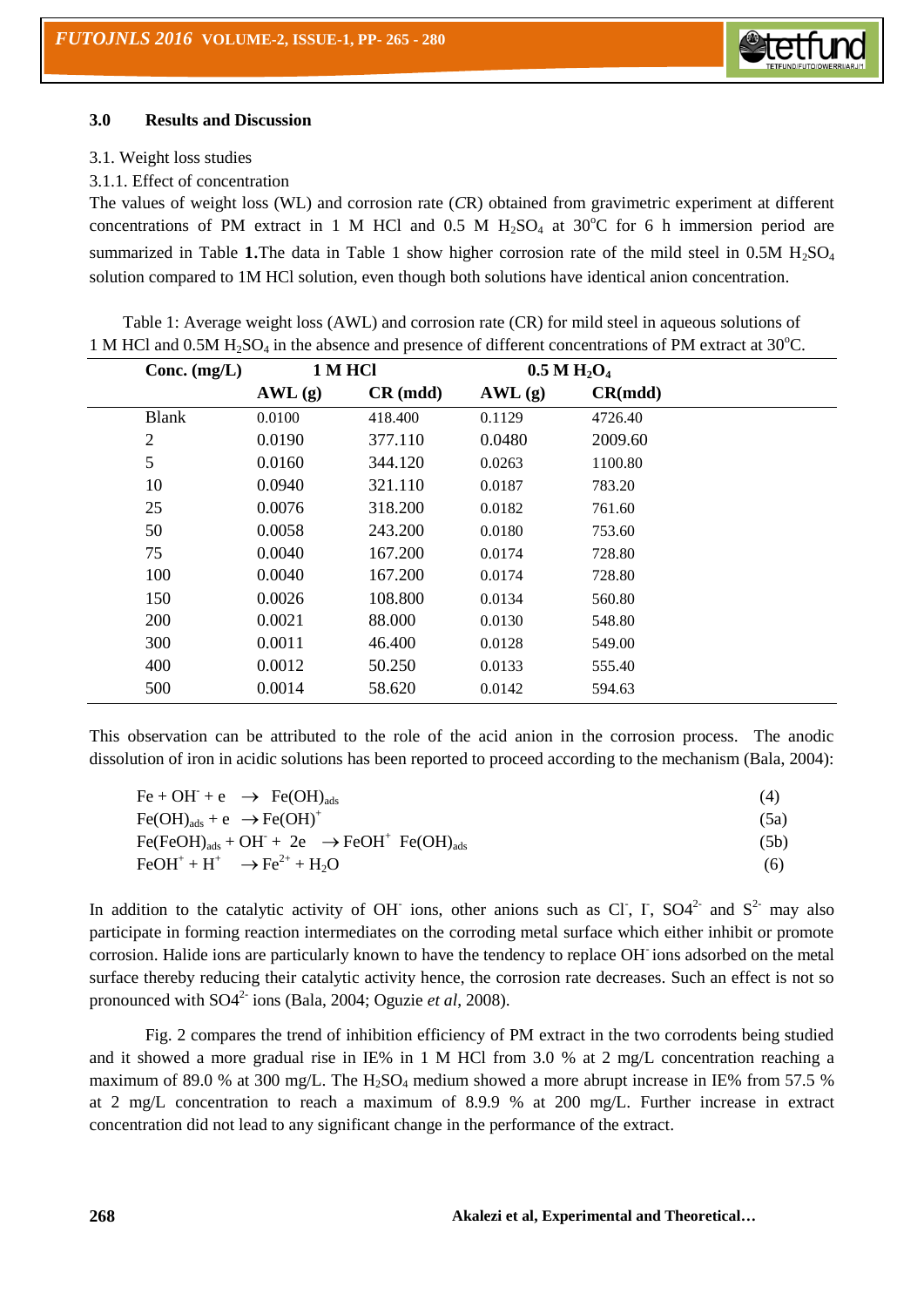



Figure 2. Trend of inhibition of PM extract with concentration for mild steel corrosion in 1 M HCl and  $0.5$  M  $H_2SO_4$ 

## 3.1.2. Effect of temperature

In order to understudy the temperature dependence of corrosion rates in uninhibited and inhibited solutions, gravimetric measurements were carried out in the temperature range  $30{\text -}60^{\circ}\text{C}$  in the absence and presence of 25 mg/L and 300 mg/L PM extract in both 1 M HCl and 0.5 M H<sub>2</sub>SO<sub>4</sub> solutions. The calculated values of the corrosion rates and inhibition efficiencies are shown in Table 2. Inspection of the data shows that the corrosion rate of mild steel in all systems studied increased with temperature, though the effect was significantly reduced in the inhibited solutions, an indication that the degree of adsorption of PM extract on mild steel surface also increased increase in temperature. The enhanced inhibitor adsorption at higher temperatures was manifested in the increasing inhibition efficiency with rise in temperature; an indication that some of the extract components were better adsorbed at higher temperature and so contributes significantly to the overall inhibition effect. Figures 3 show the variation of inhibition efficiency of PM extract with temperature.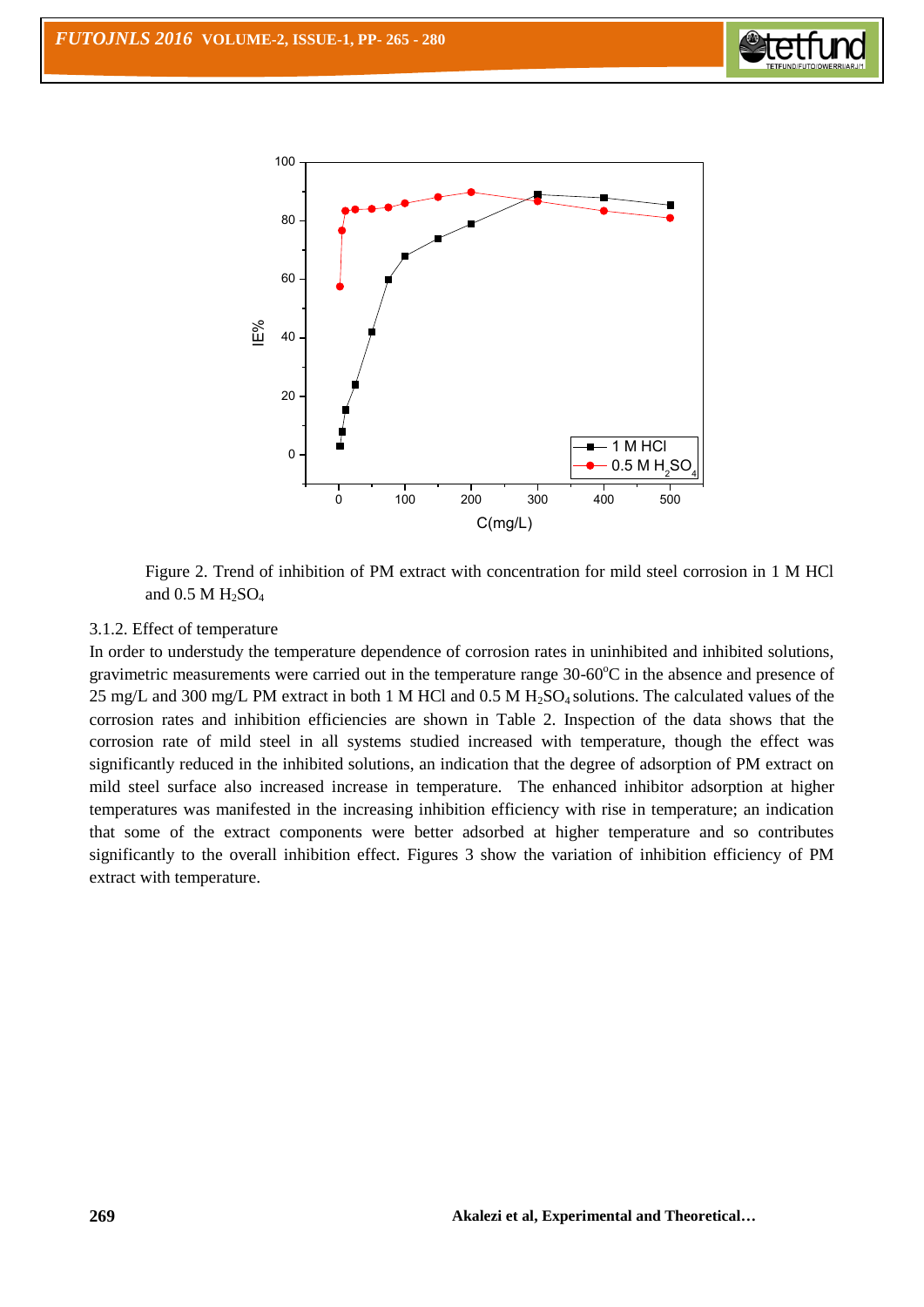

Table 2. Variation of temperature (K) with corrosion rate (CR) of mild steel in I M HCl and  $0.5$  M  $H<sub>2</sub>SO<sub>4</sub>$ solutions without and with PM extract

|      |              | 1MHCl    |          | 0.5M H <sub>2</sub> SO <sub>4</sub> |  |
|------|--------------|----------|----------|-------------------------------------|--|
| T(K) | Conc.(mg/L)  |          | CR(mdd)  | CR(mdd)                             |  |
| 303  | 25           | 318.40   | 761.60   |                                     |  |
|      | 300          | 46.400   | 549.00   |                                     |  |
|      | <b>Blank</b> | 418.200  | 4726.40  |                                     |  |
| 313  | 25           | 1385.00  | 2215.24  |                                     |  |
|      | $300\,$      | 397.600  | 883.58   |                                     |  |
|      | <b>Blank</b> | 5572.00  | 19434.67 |                                     |  |
| 323  | 25           | 1385.00  | 3107.20  |                                     |  |
|      | 300          | 699.200  | 871.02   |                                     |  |
|      | <b>Blank</b> | 13622.01 | 37328.30 |                                     |  |
| 333  | 25           | 18021.60 | 3546.60  |                                     |  |
|      | 300          | 3252.80  | 615.57   |                                     |  |
|      | <b>Blank</b> | 42464.44 | 56280.00 |                                     |  |





The dependence of corrosion rate on temperature can be expressed by the Arrhenius equation (Zhang *et al*., 2012):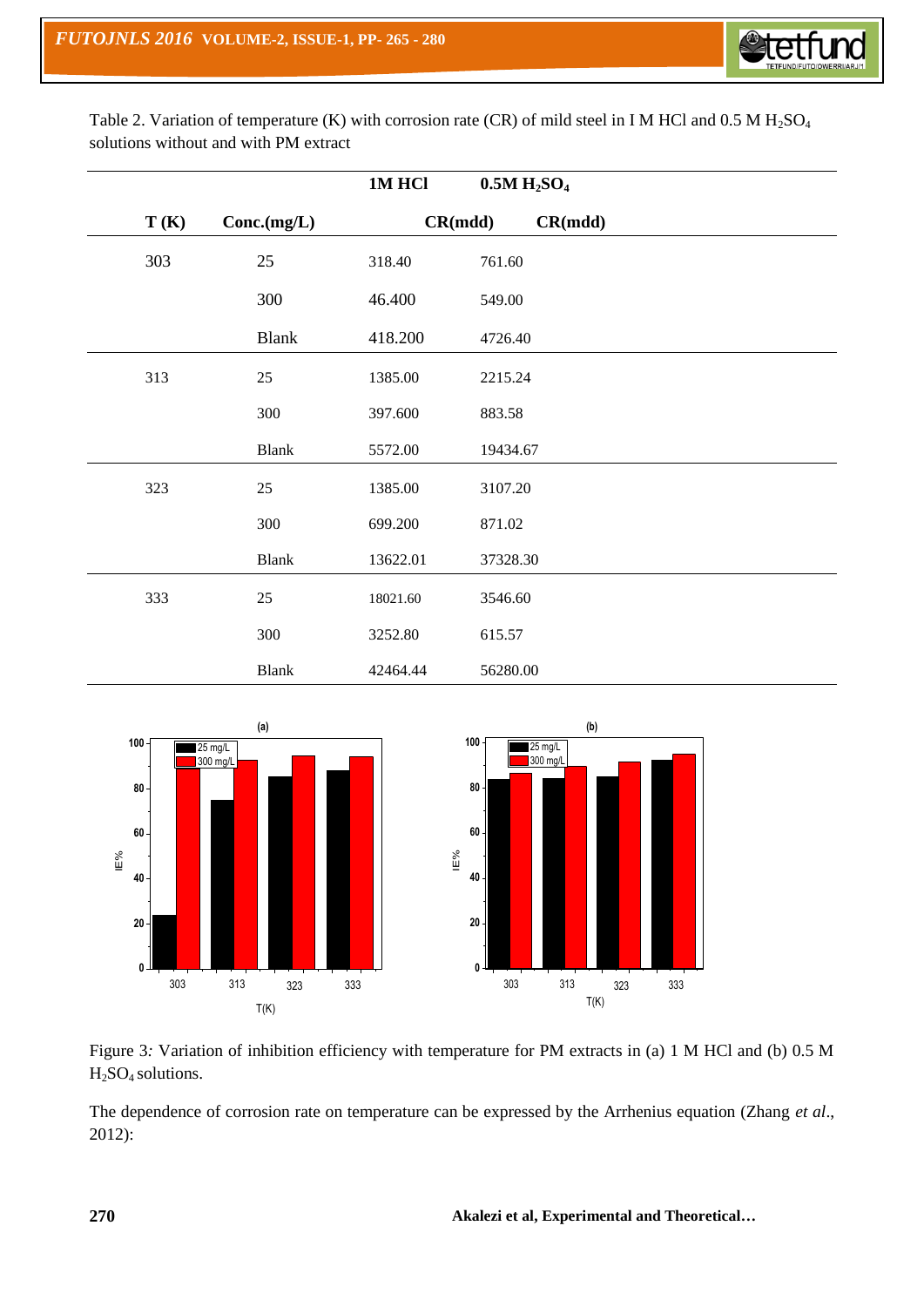

$$
\log C_{R} = \frac{-E_a}{2.303RT} + A \tag{7}
$$

where  $E_a$  is the apparent effective activation energy, R is the general gas constant and A is the Arrhenius pre-exponential factor. A plot of log of corrosion rate vs. 1/T gave a straight line as shown in Figure 4 with a slope of  $-E_a/2.303R$ .



Figure 4: Arrhenius plots for mild steel corrosion in (a) 1 M HCl and (b)  $0.5$  M  $H<sub>2</sub>SO<sub>4</sub>$  solutions without and with PM extract

The values of the activation energies are presented in Table 3. The data shows that the thermodynamic activation function  $(E_a)$  for the corrosion of mild steel in 1M HCl and 0.5M  $H_2SO_4$  solutions in the presence of extract were lower than those in the free acid solutions an indication that the extract exhibited high IE (%) at elevated temperatures. This may suggest that the extract is more effective in inhibiting the acid corrosion of mild steel at higher temperatures.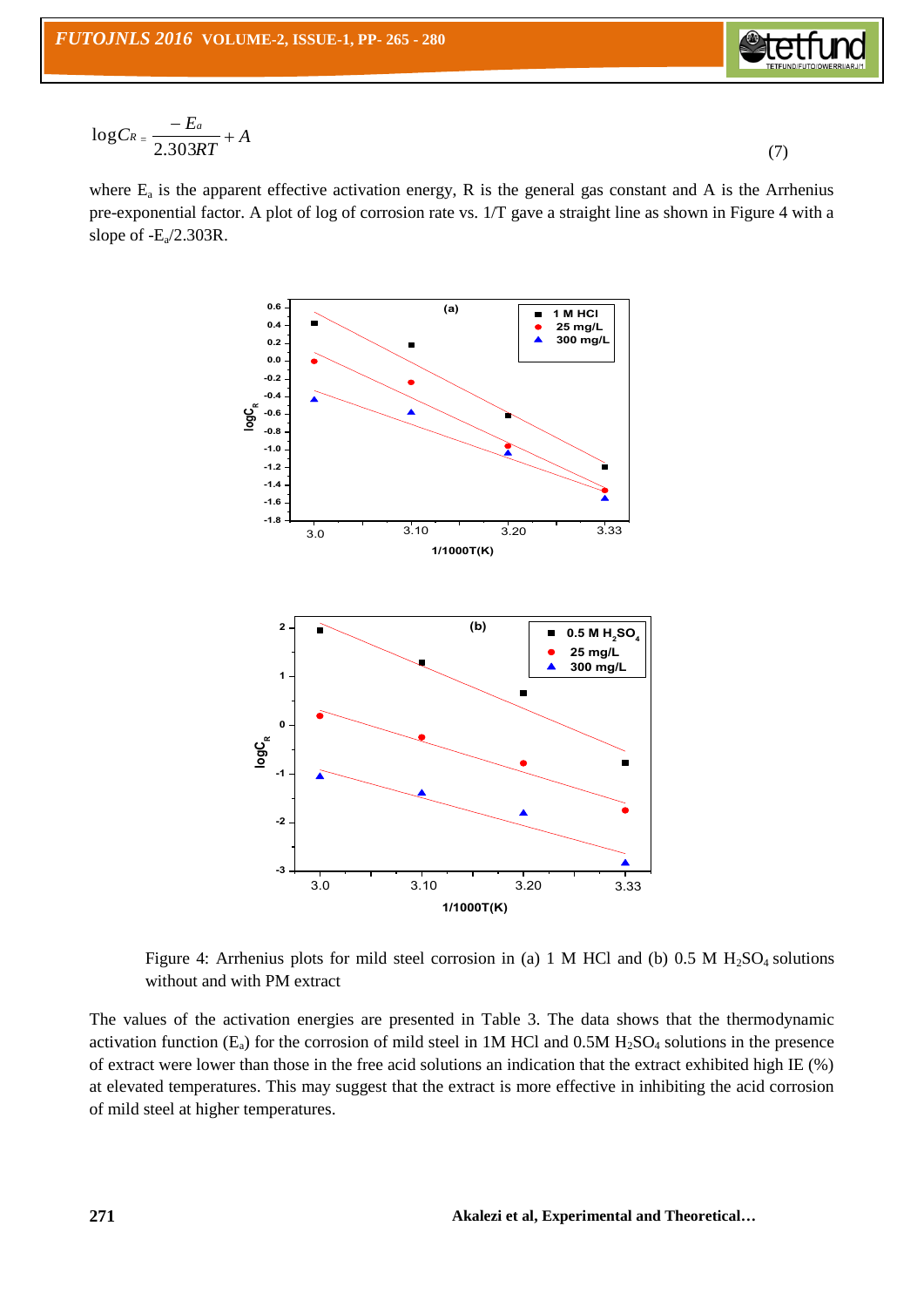

Table 3: Values of the activation energies (Ea) and heat of adsorption  $(Q_{ads})$  for mild steel corrosion in the presence and absence of PM extract

| Conc. $(mg/L)$ |          | 1M HCl        |          | $0.5 \text{ M H}_2\text{SO}_4$ |  |
|----------------|----------|---------------|----------|--------------------------------|--|
|                | Ea(kJmol | Qads (kJ/mol) | Ea(kJmol | Qads (kJ/mol)                  |  |
| 25             | 54.146   | 162.382       | 61.350   | 12.628                         |  |
| 300            | 87.480   | 44.692        | 50.429   | 20.336                         |  |
| <b>Blank</b>   | 129.222  | -             | 69.278   | -                              |  |

According to Popova et al. (2003), unchanged or lowered activation energies in inhibited solutions when compared to that in its absence indicates a specific type of adsorption of the inhibitors, while Szauer and Brandt (1981) associated this behaviour with the chemisorption of inhibitor to the metal surface. Thus, corrosion inhibition action of PM extract for mild steel in acidic solution can be attributed to the formation of a strong adsorption bond of a chemisorptive nature. An estimate of the heat of adsorption  $(Q_{ads})$  was obtained from the trend of surface coverage with temperature using the equation (Bhajiwala & Vashi, 2001; Gomma, 1998; Quraishi & Sardar, 2003):

$$
Qads = 2.303R[log(\theta_2/1-\theta_1)-log(\theta_1/1-\theta_2)]\times T_1T_2/T_2-T_1]
$$
\n(8)

where  $\theta_1$  and  $\theta_2$  are the degrees of surface coverage at temperatures  $T_1$  and  $T_2$ . The calculated values of  $Q_{ads}$  are given in Table 3. The positive values of heats of adsorption  $(Q_{ads})$  indicate that the degree of surface coverage increased with rise in temperature, again suggesting that the effectiveness of PM as an inhibitor increases with increase in temperature (Bhajiwala & Vashi, 2001; Gomma, 1998; Quraishi & Sardar, 2003; Gomma & Wahdan, 1994; Makhlouf *et al,* 1995).

## 3.1.3. Effect of halide additive.

It is generally accepted that halide ions facilitate adsorption of organic inhibitors during mild steel corrosion in acidic media by forming intermediate bridges between the metal surface and the positive end of the organic inhibitor (Oguzie, 2008). Corrosion inhibition synergism then results from increased surface coverage arising from ion-pair interactions between the organic cations in solution and the specifically adsorbed halide ions on the metal surface (Martinez & Stagljar, 2003, Oguzie, 2008). Hence, if protonated species play a part in corrosion inhibition, a synergistic increase in efficiency should be observed in the presence of the halide additives, as shown in Table 4. The observed inhibiting effect of PM extract can be attributed to the involvement of both protonated and molecular species in the adsorption process. The slightly higher inhibition efficiency of the extract recorded in  $0.5M H<sub>2</sub>SO<sub>4</sub>$  implies that chemisorption of molecular species made a significant contribution. Physisorption of protonated species becomes an important factor in 1M HCl, accounting for the lower inhibition efficiency observed. Inhibition efficiency in both corrodents increased on introduction of the halides as a result of improved adsorption of both molecular and protonated species of the inhibitor.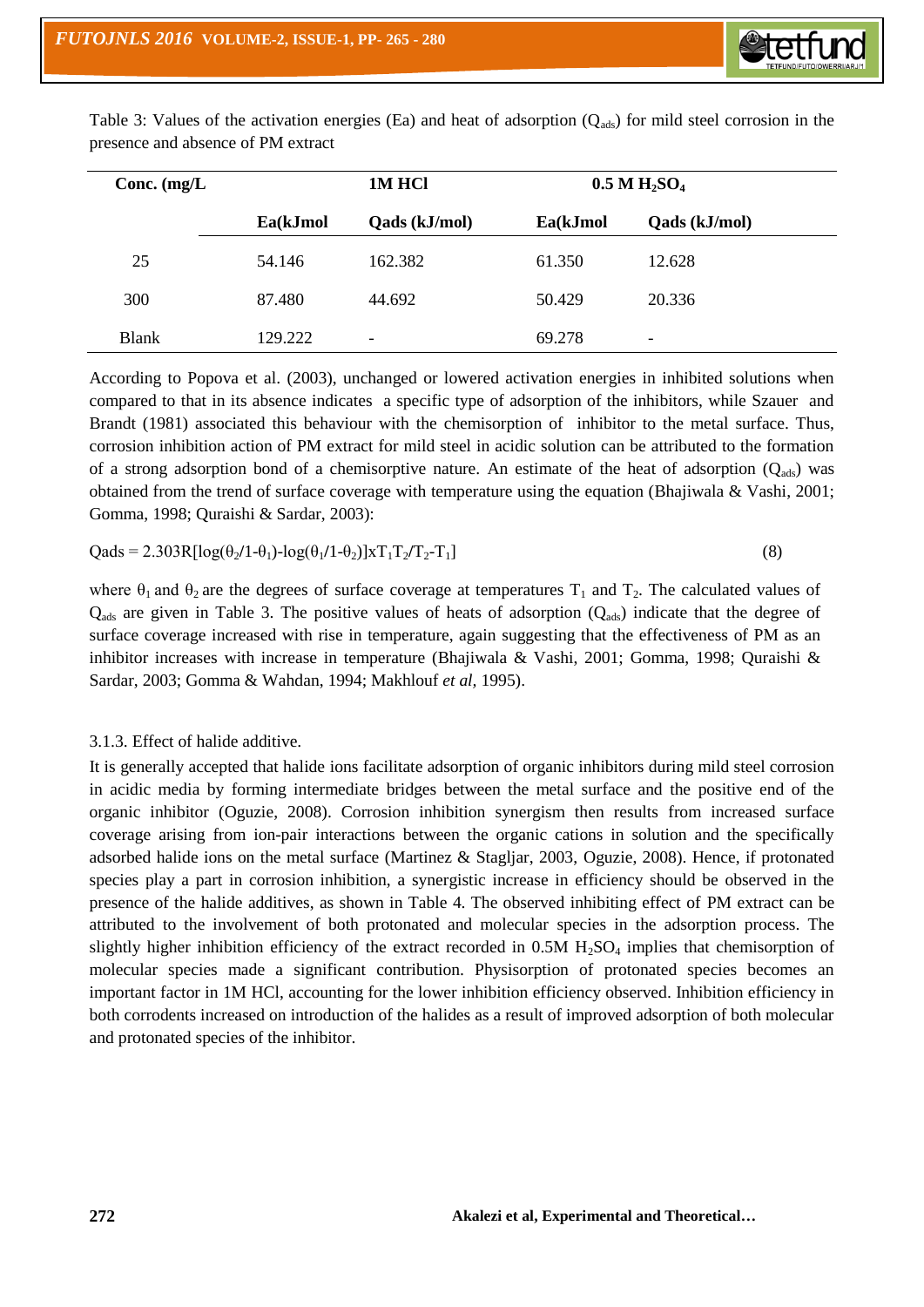

Table 4: Effect of the addition of 0.005M KI on the corrosion rate of mild steel in 1.0M HCl

| <b>System</b>                | CR(mdd) | $I.E\%$ |  |
|------------------------------|---------|---------|--|
| $1.0M$ HCl+25mg/L PM         | 318.0   | 24      |  |
| 1.0M HCl+50mg/L PM           | 243.0   | 42      |  |
| $1.0M$ HCl+25mg/L PM + KI    | 184.0   | 56      |  |
| $1.0M$ HCl+50mg/L PM + KI    | 155.2   | 63      |  |
| $0.5M H_2SO_4 + 25mg/L$ PM   | 2009    | 58      |  |
| $0.5M H2SO4+50mg/L PM$       | 1190    | 77      |  |
| $0.5M H_2SO_4 + 25mg/L + KI$ | 1175    | 84      |  |
| $0.5M H_2SO_4 + 50mg/L + KI$ | 498     | 89      |  |

and  $0.5M H<sub>2</sub>SO<sub>4</sub>$  without and PM addition

## 3.1.4. Adsorption isotherm

The mechanism of corrosion inhibition can be deduced in terms of the adsorption characteristics of the inhibitor (Khaled, 2008, Larabi *et al*. 2006; Martinez *et al*. 2001). Metal surface in aqueous solution is always covered with adsorbed water dipoles. Therefore, the adsorption of inhibitor molecules from aqueous solution is a quasi-substitution process. A correlation between surface coverage  $(\theta)$  and the concentration of inhibitor (C) in electrolyte can be represented by the Langmuir adsorption isotherm as (Bartley *et al*. 2003):

$$
\frac{C}{\theta} = C + \frac{1}{K} \tag{9}
$$

where, K is the adsorption constant.

The surface coverage  $(\theta)$  values (Eq. 1) for the inhibitor were obtained from the weight loss measurements for the various concentrations studied at 30°C. The best fitted straight line was obtained for the plot of C/ $\theta$ versus C with slope of unity. The correlation coefficient  $(R^2)$  was used to choose the isotherm that best fit the experimental data (Gomma 1998; Martinez & Stern, 2002, Beaza *et al*. 2003; Pine, 1987; Oguzie *et al*. 2006, Bartley *et al*. 2003; Larabi *et al*. 2006). This result suggests that the adsorption of mild steel on metal surface followed the Langmuir adsorption isotherm (Fig. 5).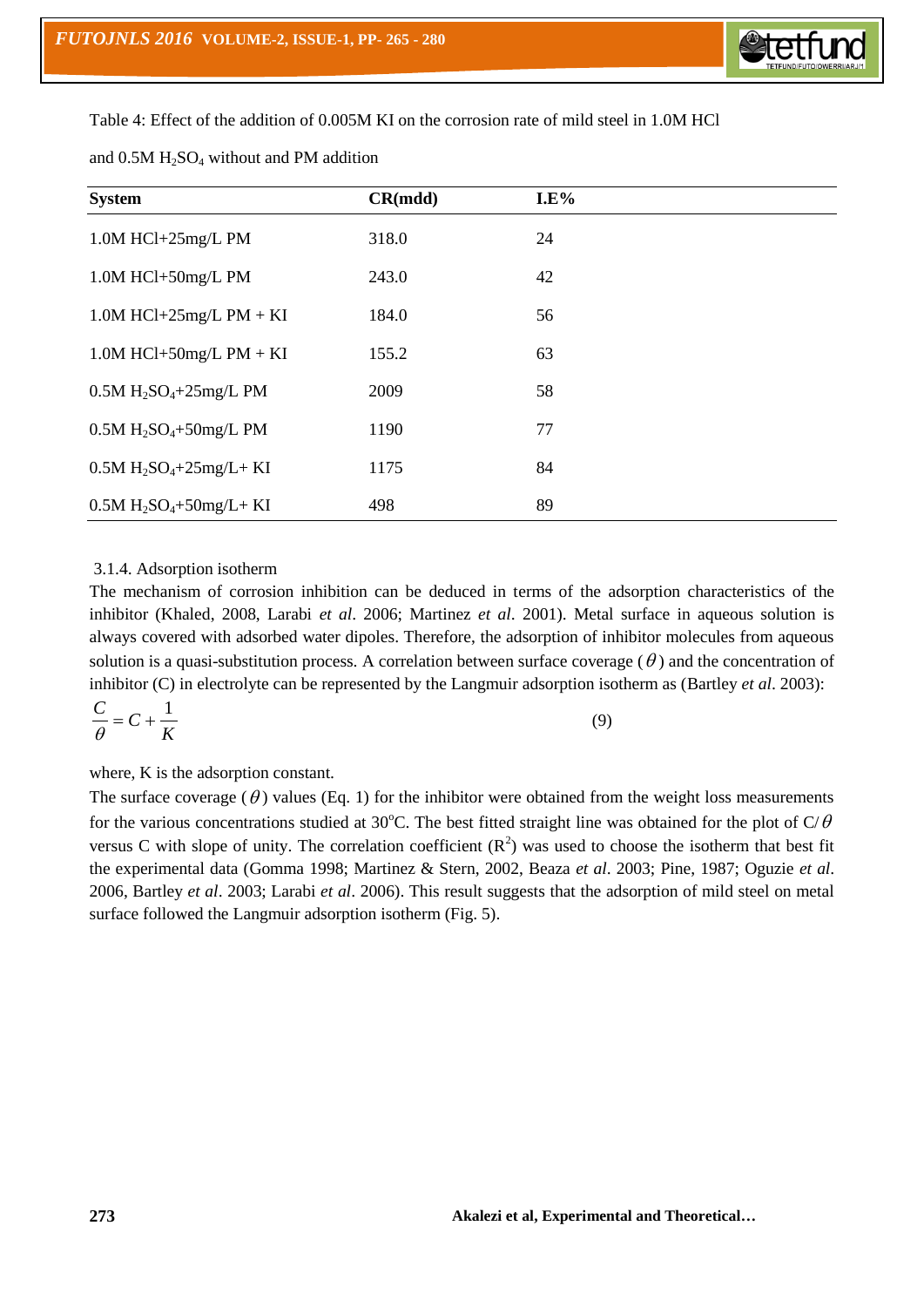



Figure 5. Langmuir adsorption isotherm for mild steel corrosion in (a) 1.0M HCl and (b)  $0.5M H<sub>2</sub>SO<sub>4</sub>$ 

#### 3.2. Quantum chemical calculations

Molecular modeling is based on the proposition that all the properties of the molecule are related to its molecular structure or geometry (Bartley *et al*, 2003; Cruz *et a*l, 2004; Rodriguez-Valdez *et al*, 2005). Thus, in order to understand the adsorption behaviour of major active constituent of PM on mild steel, different electronic structure parameters, such as the energy of the highest occupied molecular orbital ( $E_{HOMO}$ ); the energy of the lowest unoccupied molecular orbital ( $E_{LUMO}$ ); the gap energy  $\Delta E$  ( $E_{LUMO}$ - $E_{HOMO}$ ) and the dipole moment  $(\mu)$  were calculated. The calculations were performed using DFT electronic program Dmol3 involving a Mulliken population analysis. The electronic parameters for the simulation include unrestricted spin polarization using DND basis set and perdew-Wang (PW) local correlation density functional. The electronic structure of *paucine*, including the distribution of frontier molecular orbital and Fukui function and the structural parameters are presented in Figure 6 (a-c).

Table 5 provides some quantum-chemical parameters related to the molecular electronic structure of the most stable conformation of the paucine molecule.



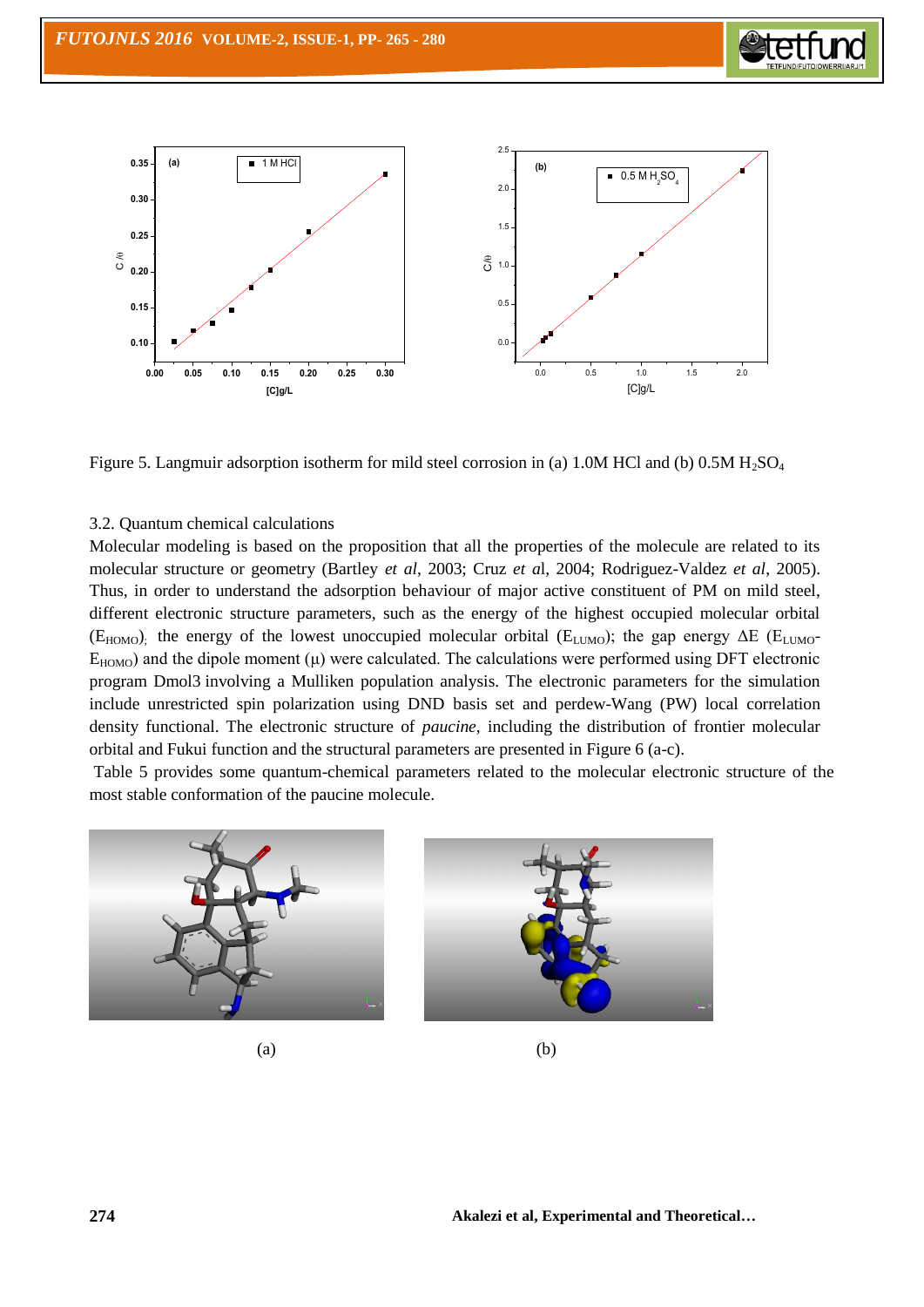



| I<br>×<br>۰. | I |
|--------------|---|

Figure 6. Molecular orbital structures of Paucine (a) Optimized structure (b) HOMO density (c) LUMO density [Atomic legend: Gray = C; white = H; blue = N; red = O].

Table 5: Calculated quantum chemical properties of paucine

| Parameter         | Value    |
|-------------------|----------|
| Total energy (eV) | $-25900$ |
| $E_{HOMO}(eV)$    | $-5.069$ |
| $E_{LUMO}(eV)$    | $-3.566$ |
| $\Delta E(eV)$    | 1.503    |
| I(eV)             | 5.069    |
| A(eV)             | 3.566    |
| X(eV)             | 4.317    |
| $\eta(eV)$        | 0.756    |
| $\mu$ (Debye)     | 1.53     |
| $\Delta N(eV)$    | 1.77     |

According to Frontier Orbital Theory, transition of electrons is due to the interaction of the frontier orbital of the reactants which in this case is the metal and the inhibitor. The HOMO energy can indicate the disposition of the molecule to donate electrons to an appropriate acceptor with an empty molecular orbital. Also, an increase in the values of  $E_{HOMO}$  can facilitate the adsorption and therefore, the inhibition efficiency (Cruz et al, 2004; Rodriguez-Valdez *et al*, 2005). The E<sub>HOMO</sub> value of -5.07eV obtained for the molecule being studied suggested strong tendency for charge donation to the metallic surfaces and therefore an appreciable corrosion inhibition should be expected. Also, the low values of the gap energy  $(\Delta E)$  could provide good inhibition efficiency because the excitation energy to remove an electro from the last occupied orbital will be low (Rodriguez-Valdez *et al*, 2005). The location of the HOMO in the molecule is around the indole ring suggesting the preferred site for electrophilic attack through which the molecule can interact with the metal surface. It is probable that the part of the molecule having high HOMO density was oriented to the metallic surface and the adsorption of this molecule could be by sharing the lone pair electrons and the пelectrons of the aromatic ring. On the other hand, the location of the LUMO around the benzoid nitrogen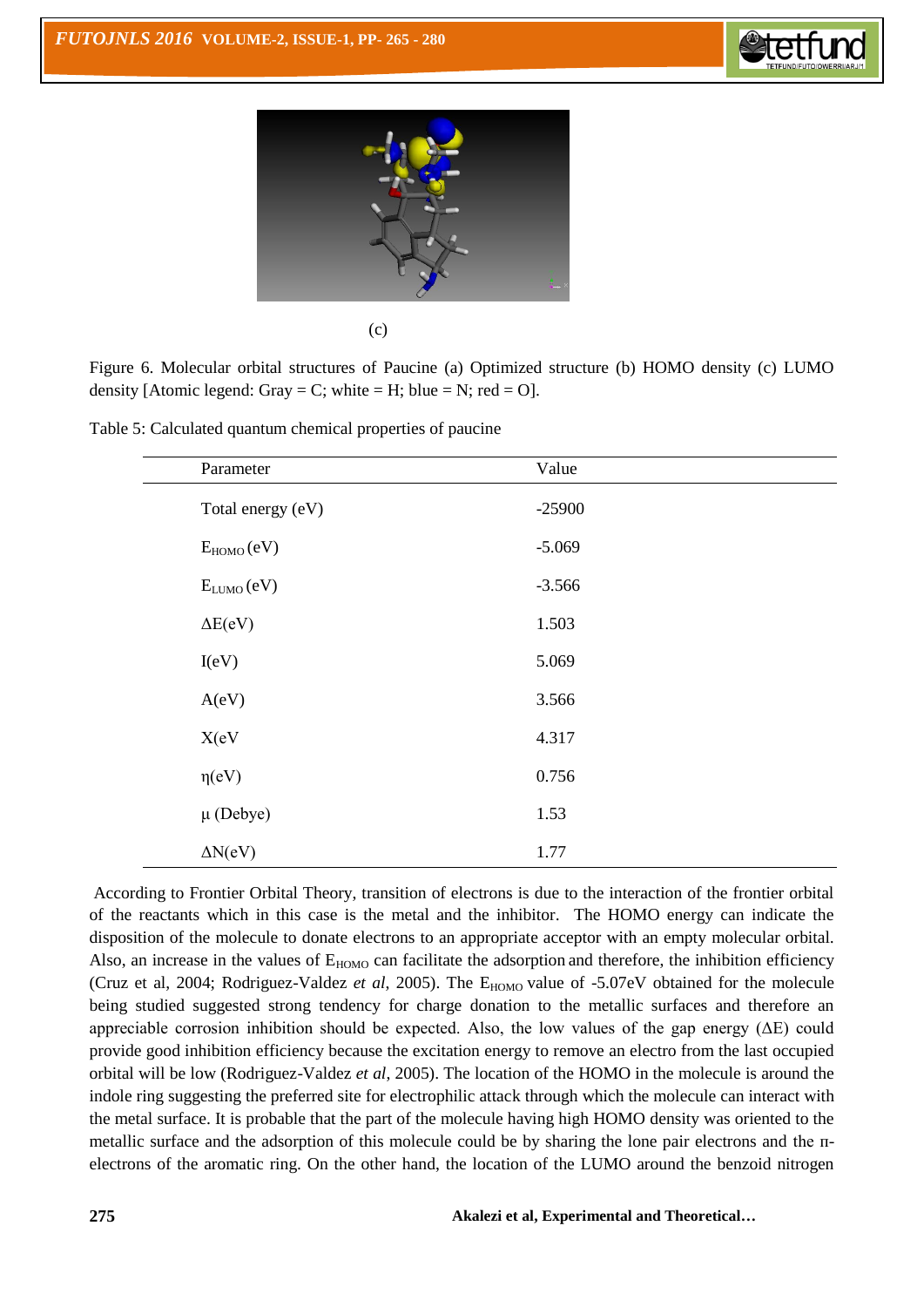

atom indicates the site which can accept electrons from the 3d-orbital of the Fe atom to form feedback bonds, thus, further strengthening the interaction of inhibitor and Fe surface.

The Koopman's theorem (Martinez & Stagljar, 2003; Ju *et al*, 2008; Cruz *et al*, 2004; Rodriguez-Valdez *et al*, 2005a) establishes a relation between the energies of HOMO and LUMO and ionization potential and electron affinity of the inhibitor molecule respectively as,  $I = -E_{HOMO}$  (10)

$$
A = -E_{LUMO} \tag{11}
$$

The absolute electronegativity  $(χ)$  and absolute hardness  $(η)$  of the inhibitor molecule are calculated in terms of  $E_{HOMO}$  and  $E_{LUMO}$  as (Martinez & Stagljar, 2003):

$$
\chi = (I+A)/2 \tag{12}
$$

$$
\eta = (I - A)/2 \tag{13}
$$

In metal- inhibitor interactions, electrons move from the inhibitor to the metal d-orbital. The fraction of electrons transferred (ΔN) can be determined using the equation (Martinez & Stagljar, 2003; Ju *et al*, 2008):

$$
\Delta N = (\chi_{Fe} - \chi_{inh})/2(\eta_{Fe} + \eta_{inh})
$$
\n(14)

where a theoretical electronegativity value of  $\chi_{Fe}$ =7.0eV is given for iron and absolute hardness of  $\eta_{Fe}$ = 0 is assumed, since I equals A for bulk metals (Martinez & Stagljar, 2003). Lukovits *et al*. (2001), observed that if  $\Delta N \leq 3.6$ , the inhibition efficiency increased with increasing electron-donating ability at the metal surface. The value ΔN of 1.77eV obtained in this study indicates that paucine was the donor of electrons and the iron surface was the acceptor which agrees with Lutovits finding. Similarly, a low value of the dipole moment  $(\mu)$  favours the accumulation of inhibitor molecules on the metal surface besides being an indicator of the hydrophobic character of the same molecule (Rodriguez-Valdez, 2005b).

#### 3.2.2. Molecular Dynamics (MD) Simulation

In order to gain insight into the interaction between the inhibitor and the mild steel surface, a theoretical simulation of the adsorption of the paucine (inhibitor) molecule on the metal surface was performed. The MD calculations of the interaction between the inhibitor molecule and Fe surface was carried out in a simulation box (2.009 x 0.861 x 3.444 nm) with periodic boundary conditions to model a representative part of the interface devoid of any arbitrary effects. The Fe crystal was cleaved along the (110) plane with the upper most and lowest layers fixed. Temperature was fixed at 350 K, with NVE ensemble, with a time simulation time of 5ps. The force field used in the current MD is COMPASS (condensed phase optimized molecular potential simulation studies) force field. The binding energy per mole (E<sub>Fe-inhibitor</sub>) on the Fe surface was calculated according to the equation (Zhang *et al*, 2007; Xia *et al*. 2009):

$$
E_{Fe-inhibitor} = E_{Fe-inhibitor} - E_{Fe} - E_{inhibitor}
$$
 (15)

where  $E_{Fe+inhibitor}$  is the total potential energy of the Fe crystal and the adsorbed inhibitor molecule,  $E_{Fe}$  and Einhibitor are the total energies of the Fe crystal and the inhibitor molecule respectively.

Fig. 7 shows the optimized (lowest energy) adsorption model for a single paucine molecule on the Fe (110) surface from the simulation. Solvent and charge effects have been neglected.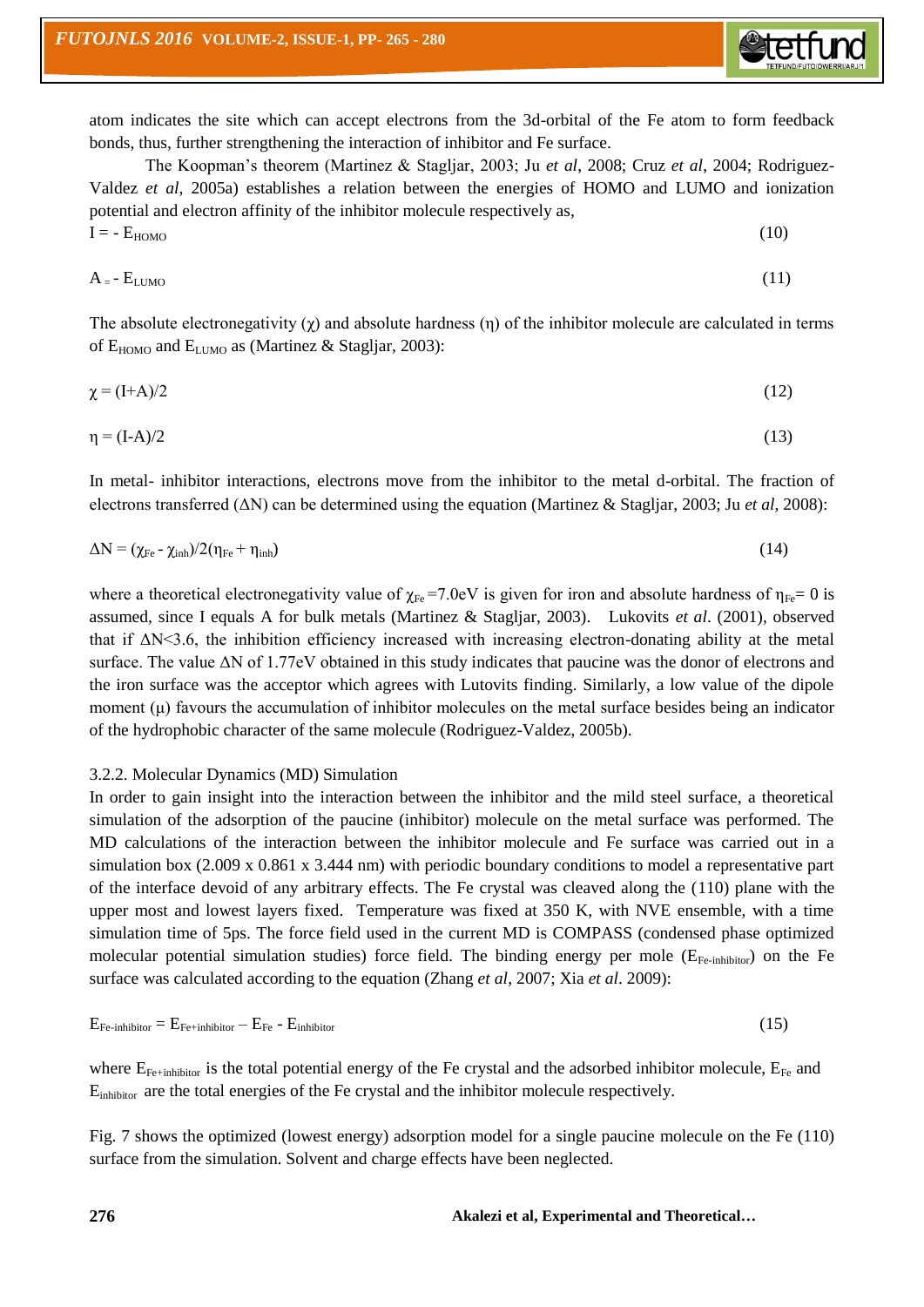

The binding energy value obtained was positive (132 kcal/mole). Xia *et al*. (2009) obtained a similar result in a study on the relationship between the structure of imidazole derivatives and inhibition performance of the system studied. According to the authors, the larger the value of the binding energy, the more easily an inhibitor could adsorb on the metal surface and the higher the inhibition efficiency. This observation is consistent with the result obtained for paucine in this study.



Figure 7: Molecular dynamics model of a single paucine molecule on Fe (110)

## **4.0 Conclusions**

1. PM extract was found to be an inhibitor for mild steel corrosion in 1 M HCl and  $0.5$  M H<sub>2</sub>SO<sub>4</sub>.

2. The inhibition efficiency (IE%) of the extract increased with an increase in the concentration of PM extract and temperature and synergistically on addition of potassium iodide salt.

3. Calculated activation energies of adsorption were lower in the presence of PM extract indicating chemisorption.

4. DFT-based quantum-chemical computations of parameters associated with the electronic structures of the major active component of the extract confirmed the corrosion inhibiting potentials.

5. The present study provides new information on the inhibiting characteristics of PM extract under specified conditions. The environmentally friendly inhibitor could find possible applications in metal surface anodizing and surface coating in industries.

## **References**

- Abd El–Maksoud, A. B. (2008). The effect of organic compounds on the electrochemical behaviour of steel in acidic media: A review. *International Journal of Electrochemical Science,* 3,528 - 555
- Akah, P. A., Aguwa, C. N., Agu, R. U. (1999). Studies on the antidiarrheal properties of *Pentaclethra macrophylla* leaf extracts. Phytother. Res.13: 292-5.
- Allen, O. N. & E. K. Allen. (1981). The Leguminosae: A source book of characteristics, uses and nodulation. The University of Wisconsin Press, Madison
- Bala, H. (2004). The corrosion of iron in sulphate solutions at  $pH = 0-2$ , Electrochim Acta, 22,119-129
- Bartley, J., Huynh, N., Bottle, S. E., Flitt, H., Notoya, T., Schweinsberg, D. P. (2003). Computer simulation of the corrosion inhibition of copper in acidic solution by alkyl esters of 5-carboxybenzotriazole. Corrosion Science, 45, 81-96.
- Beaza, H., Guzman, M., Ortega, P., Vera, L. (2003). Corrosion inhibition of copper in 0.5 M hydrochloric acid by 1, 3, 4-thiadiazole-2,5-dithiol. Journal of Chilean Chemical Society, 48(3), 23-26
- Bentiss, F., Traisnel, M., Lagrenee, M. (2000). The substituted 1,3,4-oxadiazoles: A new class of corrosion inhibitors of mild steel in acidic media, Corrosion Science, 42, 127– 146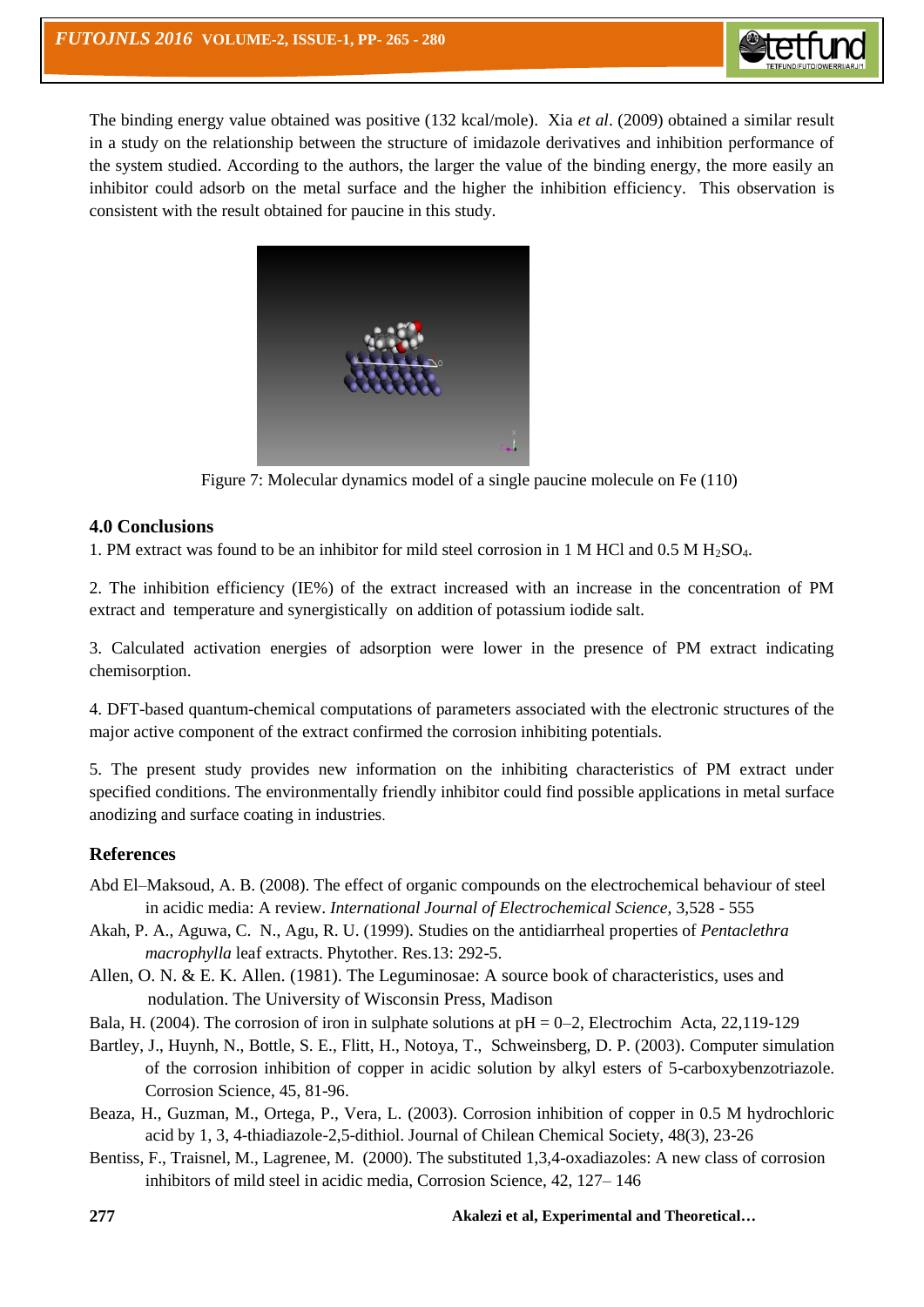

- Bhajiwala. H.M,, Vashi. R.T. (2001). Ethanolamine, diethanolamine and triethanolamine as corrosion inhibitors for Zinc in binary acid mixture  $(HNO<sub>3</sub> + H<sub>3</sub>PO<sub>4</sub>)$ , Bulletin of Electrochemistry, 17, 441-448
- Bothi, R. P., Sethuraman, M. G. (2008). Natural products as corrosion inhibitors for metals in corrosive media: A review. Material Letters, 62:113–116
- Bothi, R. P., Sethuraman, M. G. (2008). Inhibitive effect of black pepper extract on the sulphuric acid corrosion of mild steel. Material Letters, 62: 2977–2979.
- Cruz, J., Pandiyan, T., Ochoa, E.G. (2005). A new inhibitor for mild carbon steel, electrochemical and DFT studies, Journal of Electroanalytical Chemistry 583, 8-16
- Fang, J., Li, J. (2002). Quantum chemistry study on the relationship between molecular structure and corrosion inhibition efficiency of amides, *Journal of Molecular Structure*: *THEOCHEM*, *593*, *179–185.*
- Flores, E.M. (1994). Petaclethra macroloba (Wild.). Kuntze, Academic National de Clencias de Costa Rica, part II, 601-602
- Foad, E. E. (1999). Effect of some ethoxylated fatty acids on the corrosion of steel in sulphuric acid solution. Material Chemistry Physics, 60, 286-290.
- Gerengi, H., Schaefer, K., & Sahin, H.I. (2012). Corrosion-inhibiting effect of *Mimosa* extract on brass-MM55 corrosion in 0.5 M H<sub>2</sub>SO<sub>4</sub> acidic media. Journal of Industrial and Engineering Chemistry 18, 2204–2210
- Gomma, G. K, (1998). Corrosion of low carbon steel in sulphuric acid in presence of furan-halide mixtures. Asian Journal of Chemistry, 5 (3) 761
- Gomma, G. K, Wahdan, M. H, (1994), Effect of temperature on the acidic dissolution of copper in the presence of amino acids Material Chemistry Physics, 39(2) 142-148.
- Gualdrón, A. F, Becerra, E. N., Peña, D.Y., Gutiérrez, J. C., Becerra, H. Q. (2013). Inhibitory effect of *Eucalyptus and Lippia Alba* essential oils on the corrosion of mild steel in hydrochloric acid, *Journal of Material and Environment Science, 4 (1), 143-158*
- Gunasekaran, G & Chauhan, L. R. (2004). Eco-friendly inhibitor for corrosion inhibition of mild steel in phosphoric acid medium Electrochem. Acta, 49, 4387-4395.
- Gupta, D. K., Singh, J. (2009). Corrosion inhibitive properties of different plant extract. Archives of Applied Science Research, 1 (1): 51-56
- Hussin, H. M, Kassim, J. M. (2011). The corrosion inhibition and adsorption behavior of *Uncaria gambir* extract on mild steel in 1M HCl, Material Chemistry Physics, 125, 461–468
- Idonije, O. B, Asika, E. C, Okhiai, O. O, & Nweke , I. N. (2011). Phytochemical, chromatographic and antimicrobial studies of the ethanolic extract of the stem-bark of *Pentaclethra macrophylla* (African Oilbean Tree), British Journal of Pharmacology and Toxicology 2(6): 283-289.
- Jones, D. A, (1998). Principles and prevention of corrosion,  $2<sup>nd</sup>$  Ed. Prentice-Hall Inc. New York.
- Ju, H., Zhen-peng, K., & Li, Y. (2008). Aminic nitrogen-bearing polydentate Schiff base compounds as corrosion inhibitors for iron in acidic media: A quantum chemical calculation, Corrosion Science, 50, 865-871.
- Junping, Z., Qiuyu, Z., Hua, R., Wen, Z., & Hepeng, Z. (2007). Inhibition performance of 2-mercaptobenzothiazole derivatives in CO2 saturated solution and its adsorption behavior at Fe surface. Applied Surface Science, 253, 7416-7422
- Khaled, K. F. (2008). On the corrosion inhibition of low carbon steel in concentrated sulphuric acid solutions. Part I: Chemical and electrochemical (AC and DC) studies. Electrochemical Acta, 53, 3484-3492.
- Larabi, L., Benali, O., Mekellechi, S.M., Harek, Y. (2006). 2-mercapto-1-methylimidazole as corrosion inhibitors for copper in hydrochloric acid. Applied Surface Science, 253, 1371-1378
- Lukovits, I., Kalman, E., Zucchi, F. (2001). Corrosion inhibitors-correlation between electronic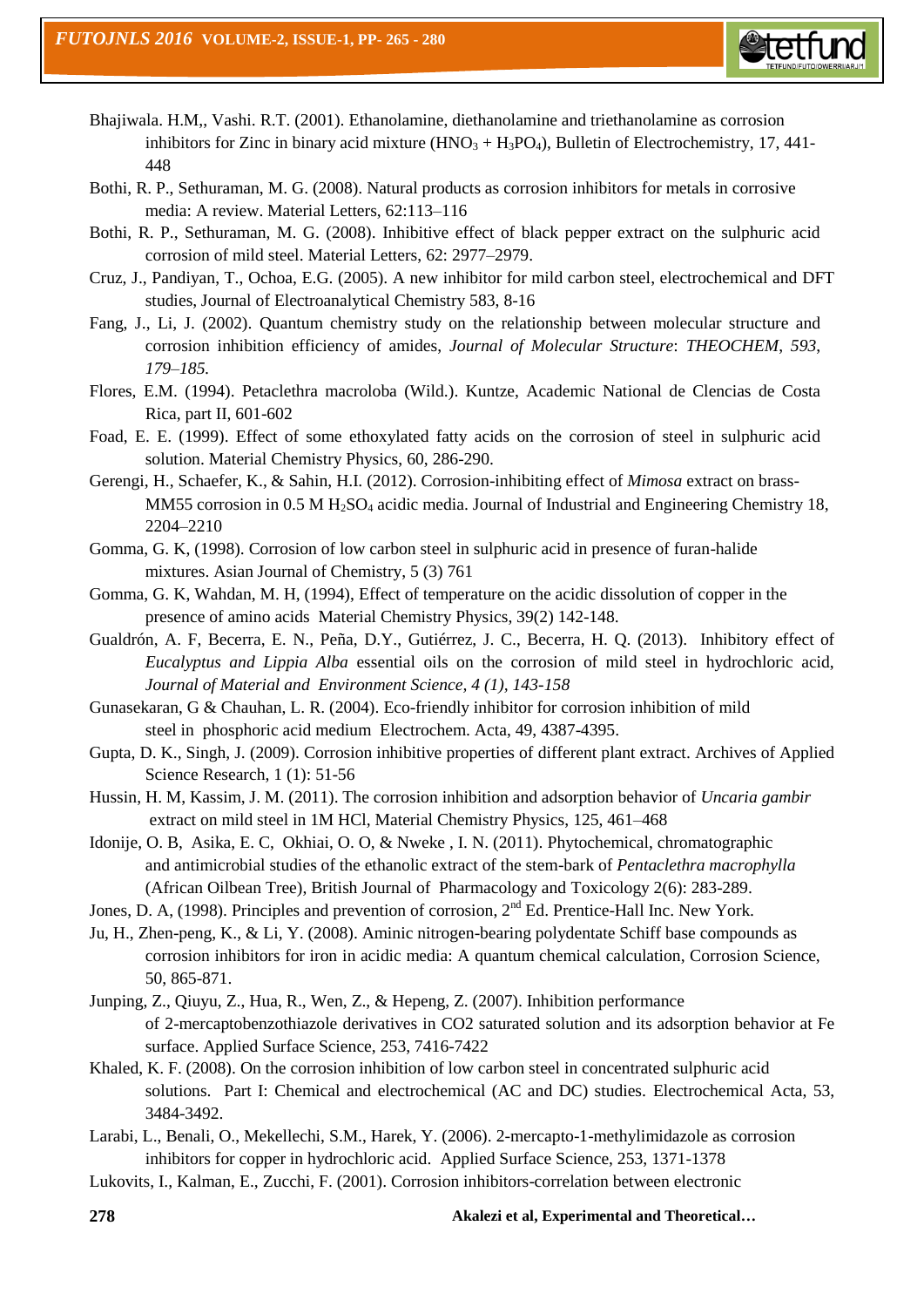

structure and efficiency, Corrosion, 57, 3-8.

- Makhlouf, M.Th, Gomma GK, Wahdan, M.H., Khali, Z.H. (1995). Effect of cyanine dye solvent interaction on the electrochemical corrosion behavior of low carbon steel in acid medium, Material Chemistry Physics, 40, 119
- Martinez, S., Stern, I. (2001). Inhibitory mechanism of low-carbon steel corrosion by mimosa tannin in sulphuric acid solutions. Journal of Applied Electrochemistry 31, 973
- Martinez, S., Stern, I. (2002).Thermodynamic characterization of metal dissolution and inhibitor adsorption processes in the low carbon steel/mimosa tannin/sulphuric acid system, Applied Surface Science, 199, 83-89.
- Martinez, S, & Stagljar, I. (2003). Correlation between the molecular structure and the corrosion inhibition efficiency of chestnut tannin in acidic solutions, Journal of Molecular Structure (Theochem), 640, 167.
- Oguzie, E.E. (2004). Influence of halide ions on the inhibitive effect of congo red dye on the corrosion of mild steel in sulphuric acid solution, Material Chemistry Physics, 87, 212
- Oguzie, E. E., Onuchukwu, A. I., Okafor, P.C., & Ebenso, E. E. (2006). Corrosion Inhibition and adsorption behaviour of Occimum basiclicum extract on aluminium Pigment Resin Technology, 25, 63-70
- Oguzie, E.E, Njoku, V.O., Enenebeaku,C.K., Akalezi, C.O., & Obi, C. (2008). Effect of hexamethylpararo-saniline chloride (crystal violet) on mild steel corrosion in acidic media Corrosion Science, 50, 3480-3486.
- Oguzie, E. E. (2008). Evaluation of the inhibitive effect of some plant extracts on the acid corrosion of mild steel. Corrosion Science, 50, 2993–2998.
- Ostovari, A., Hoseinieh, S. M., Peikari, M., Shadizadeh, S. R., & Hashemi, S .J. (2009). Corrosion inhibition of mild steel in 1 M HCl solution by henna extract: A comparative study of the inhibition by henna and its constituents (Lawsone, Gallic acid, a-D-Glucose and Tannic acid), Corrosion Science, 51, 1935–1949
- Pine, S. H. (1987). Organic Chemistry, McGraw Hill, New York.
- Popova, A., Sokolova, E., Raicheva, S., & Christov, M, (2003), AC and DC study of the temperature effect on the mild steel corrosion in acid media in the presence of benzimidazole derivatives, Corrosion Science, 45, 33-58
- Quraishi, M.A.,& Sardar, R. (2003). Hector bases-A new class of heterocyclic corrosion inhibitors in acid solutions. Journal of Applied Electrochemistry 33(4) 1163-1168
- Quraishi, M.A., & Sharma, H. K. (2002). 4-amino-3-butyl-5-mercapto-1,2,4-triazole: a new- corrosion inhibitor for mild steel in sulphuric acid, Material Chemistry and Physics, 78,18-21.
- Quraishi, M.A., & Sharma, H.K. (2002). 4-amino-3-butyl-5-mercapto-1,2,4-triazole: a new corrosion inhibitor for mild steel in sulphuric acid, Material Chemistry and Physics, 78,18-21.
- Rodriguez-Valdez, L. M., Martinez-villafane, A.,& Glossman-Mitnik, D. (2005a). CHIH-DFT theoretical study of isomeric thiatriazoles and their potential activity as corrosion inhibitors. Journal of Molecular Structure (THEOCHEM), 716, 61-65
- Rodriguez-Valdez, L.M., Martinez-villafane. A., & Glossman-Mitnik, D. (2005b). Computer Simulation of the molecular Structure and properties of Heterocyclic organic compounds with possible inhibition properties. Journal of Molecular Structure (Theochem), 713, 65-70.
- Rodriguez-Valdez, L.M., Villamisar, W., Casales, M., Gonzalez-Rodriguez, J.G., & Martinez-villafane, A. (2006). [Computational simulations of the molecular structure and corrosion properties of](http://www.sciencedirect.com/science/article/pii/S0010938X06001466)  [amidoethyl, aminoethyl and hydroxyethyl imidazolines inhibitors,](http://www.sciencedirect.com/science/article/pii/S0010938X06001466) Corrosion Science, 48, 4053- 4064.
- Roque, J.M., Pandiyan, T., Cruz, J., & Garcia-Ochoa, E. (2008). DFT and electrochemical studies of tris (benzimidazole-2-ylmethyl)amine as an efficient corrosion inhibitor for carbon steel surface, Corrosion Science, 50, 614-624